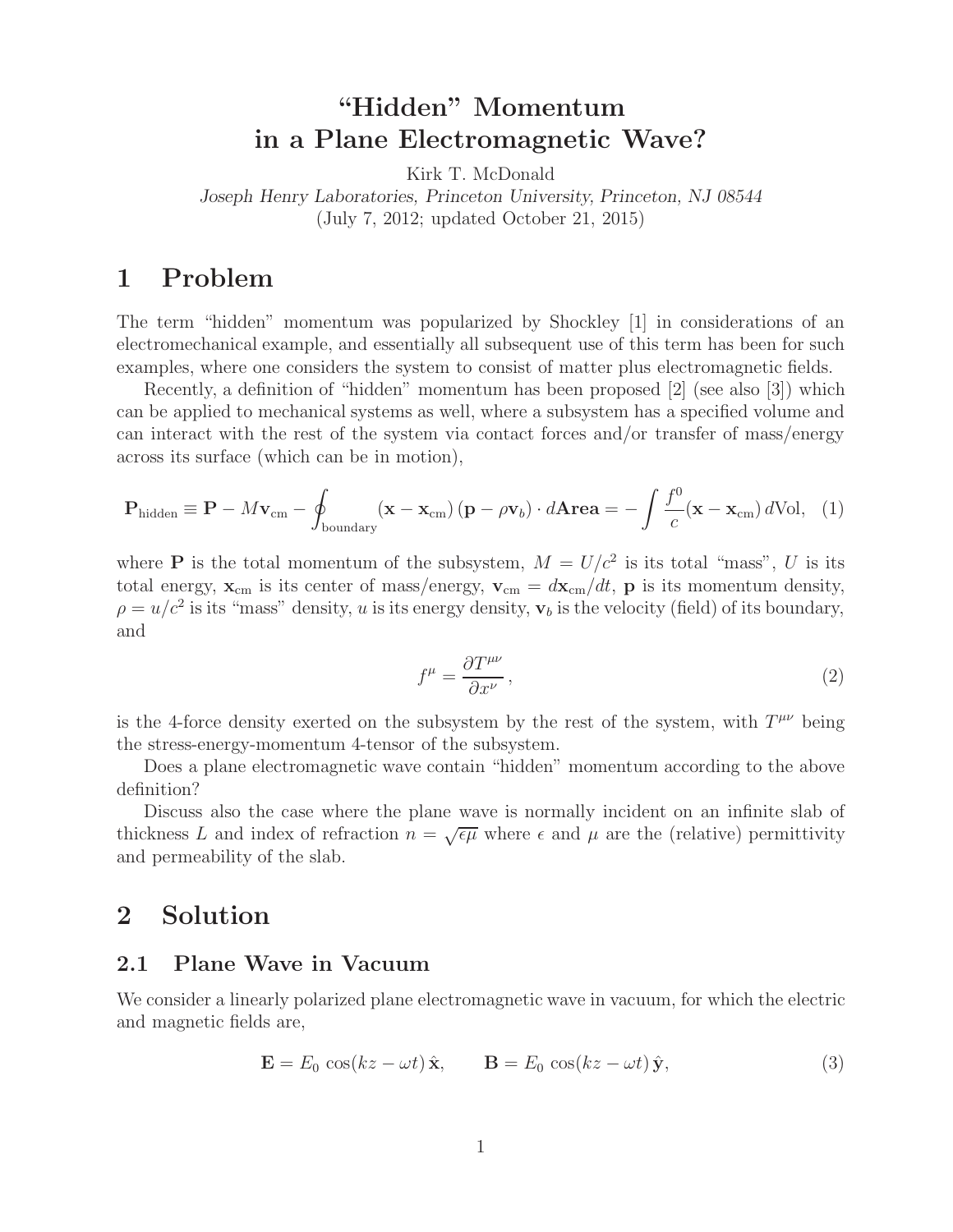in Gaussian units, where  $\omega = kc$  and c is the speed of light. The energy density u is,

$$
u = \frac{E^2 + B^2}{8\pi} = \frac{E_0^2 \cos^2(kz - \omega t)}{4\pi},
$$
\n(4)

and the density **p** of electromagnetic momentum in this wave is,

$$
\mathbf{p} = \frac{\mathbf{S}}{c^2} = \frac{\mathbf{E} \times \mathbf{B}}{4\pi c} = \frac{E_0^2 \cos^2(kz - \omega t)}{4\pi c} \hat{\mathbf{z}} = \frac{u}{c^2} \mathbf{c} = \rho \mathbf{c},\tag{5}
$$

where  $\rho = u/c^2$  is the (effective) mass/energy density, and  $\mathbf{c} = c\hat{\mathbf{z}}$  is the velocity of the wave.

Consider a rectangular parallelepiped of length L along the z-direction, with area A perpendicular to  $\hat{\mathbf{z}}$ , and volume  $V = AL$ . We take the length L to be an integral number of wavelengths.

The total effective mass inside the parallelepiped is,

$$
M = \langle \rho \rangle V = \frac{E_0^2 V}{8\pi c^2},\tag{6}
$$

since its length is an integer number of wavelengths. The total momentum **P** inside the parallelepiped is,

$$
\mathbf{P} = \langle \mathbf{p} \rangle V = M\mathbf{c}.\tag{7}
$$

The center of mass/energy of the wave inside the parallelepiped has z-coordinate,

$$
z_{\rm cm} = \frac{\int_{z_0}^{z_0 + L} z \rho \, dz}{\int_{z_0}^{z_0 + L} \rho \, dz} = \frac{\int_{z_0}^{z_0 + L} z \cos^2(kz - \omega t) \, dz}{L/2} = \frac{1}{L} \int_{z_0}^{z_0 + L} z[1 + \cos 2(kz - \omega t)] \, dz
$$
  
=  $z_0 + \frac{L}{2} + \frac{\sin 2(kz_0 - \omega t)}{2k}$ , (8)

where  $z_0(t)$  is the z-coordinate of the "left" end of the parallelepiped, so the velocity of the center of mass/energy is,

$$
\mathbf{v}_{\rm cm} = \mathbf{v} - \cos 2(kz_0 - \omega t) \mathbf{c} = \mathbf{v} + [1 - 2\cos^2(kz_0 - \omega t)] \mathbf{c}.
$$
 (9)

The boundary integral in eq. (1) is (for  $kL = 2n\pi$ ),

$$
\oint_{\text{boundary}} (\mathbf{x} - \mathbf{x}_{\text{cm}}) (\mathbf{p} - \rho \mathbf{v}_b) \cdot d\mathbf{Area} \n= A \hat{\mathbf{z}} \left[ (z_0 + L) - \left( z_0 + \frac{L}{2} + \frac{\sin 2(kz_0 - \omega t)}{2k} \right) \right] \left[ \frac{E_0^2}{4\pi c} \cos^2[k(z_0 + L) - \omega t] - \frac{E_0^2 v}{8\pi c^2} \right] \n- A \hat{\mathbf{z}} \left[ z_0 - \left( z_0 + \frac{L}{2} + \frac{\sin 2(kz_0 - \omega t)}{2k} \right) \right] \left[ \frac{E_0^2}{4\pi c} \cos^2[kz_0 - \omega t] - \frac{E_0^2 v}{8\pi c^2} \right] \n= M[2 \cos^2(kz_0 - \omega t) \mathbf{c} - \mathbf{v}].
$$
\n(10)

Then, according to the first version of definition (1), the parallelepiped has "hidden" momentum,

$$
\mathbf{P}_{\text{hidden}} = \mathbf{P} - M\mathbf{v}_{\text{cm}} - \oint_{\text{boundary}} (\mathbf{x} - \mathbf{x}_{\text{cm}}) (\mathbf{p} - \rho \mathbf{v}_b) \cdot d\mathbf{A} \mathbf{r} \mathbf{e} \tag{11}
$$
\n
$$
= M\mathbf{c} - M\{\mathbf{v} + [1 - 2\cos^2(kz_0 - \omega t)] \mathbf{c}\} - M[2\cos^2(kz_0 - \omega t)\mathbf{c} - \mathbf{v}] = 0.
$$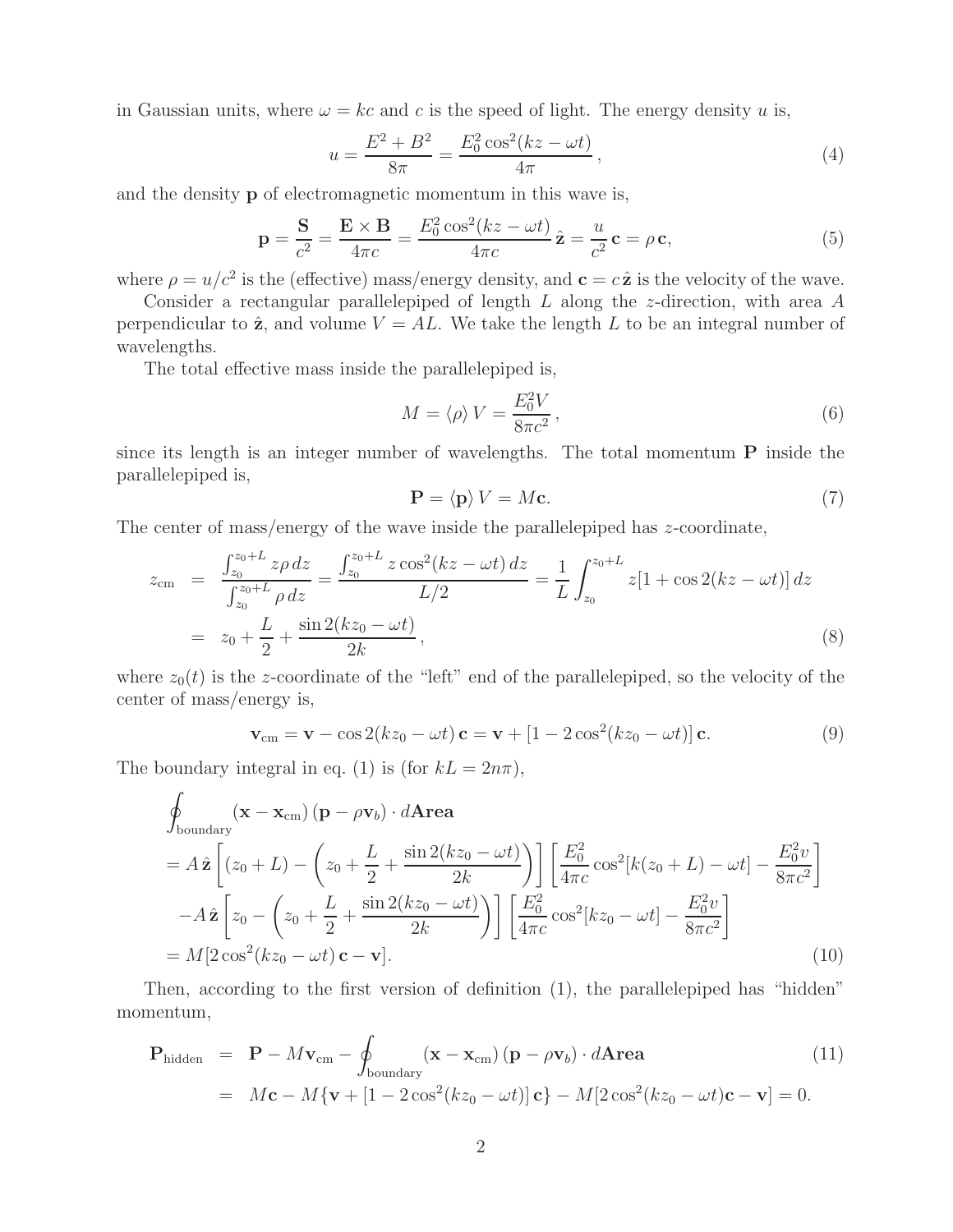#### **2.1.1 Alternative Analysis**

According to definition (1) the "hidden" momentum (of a subsystem) can also be written as,

$$
\mathbf{P}_{\text{hidden}} = -\int \frac{f^0}{c} (\mathbf{x} - \mathbf{x}_{\text{cm}}) \, d\text{Vol}, \tag{12}
$$

where,

$$
f^{\mu} = \frac{\partial T^{\mu\nu}}{\partial x^{\nu}}.
$$
\n(13)

is the 4-force density that the subsystem exerts on all other subsystems, and  $T^{\mu\nu}$  is the stressenergy-momentum tensor of the subsystem (which is zero outside its bounding surface).

In the present example, the stress tensor of the electromagnetic wave is,

$$
\mathsf{T}^{\mu\nu} = \begin{pmatrix} u & 0 & 0 & cp_z \\ 0 & 0 & 0 & 0 \\ 0 & 0 & 0 & 0 \\ cp_z & 0 & 0 & -u \end{pmatrix} . \tag{14}
$$

noting that  $T^{0z} = cp_z = u$ , and that  $T^{zz} = -E_0^2 \cos^2(kz - \omega t)/4\pi = -u$ .

Then,  $f^0 = \frac{\partial T^{0\nu}}{\partial x^{\nu}} = \frac{\partial u}{\partial ct} + \frac{\partial c p_z}{\partial z}$  vanishes inside the parallelepiped, while having  $\delta$ -function terms at its ends. We consider that the integral in eq. (12) is taken over only the interior of the volume of the subsystem  $(i.e.,$  of the parallelepiped), in which case we find  $P_{\text{hidden}} = 0$ .

#### **2.1.2 Comment**

The momentum carried by a plane electromagnetic wave is not considered to be "hidden" according to both forms of definition (1).

### **2.2 Plane Wave Plus Slab of Index** n

We now consider a slab of thickness L of index of refraction  $n = \sqrt{\epsilon \mu}$ , where  $\epsilon$  and  $\mu$  are the relative permittivity and permeability of the slab. We ignore absorption by the slab. We work in the frame in which the slab is at rest.<sup>1</sup>

The electric and magnetic fields inside the slab are taken to have the form,

$$
\mathbf{E} = E_0 \cos(kz - \omega t) \hat{\mathbf{x}}, \qquad \mathbf{B} = B_0 \cos(kz - \omega t) \hat{\mathbf{y}}, \tag{15}
$$

where  $\omega = kc/n$ . Faraday's law tells us that  $B_0 = (kc/\omega)E_0 = nE_0$ .

<sup>&</sup>lt;sup>1</sup>If the slab were at rest in the lab frame before the wave arrived, the radiation pressure of the wave on the slab would set it in motion along the direction of incidence. In this case, our analysis is not in the lab frame.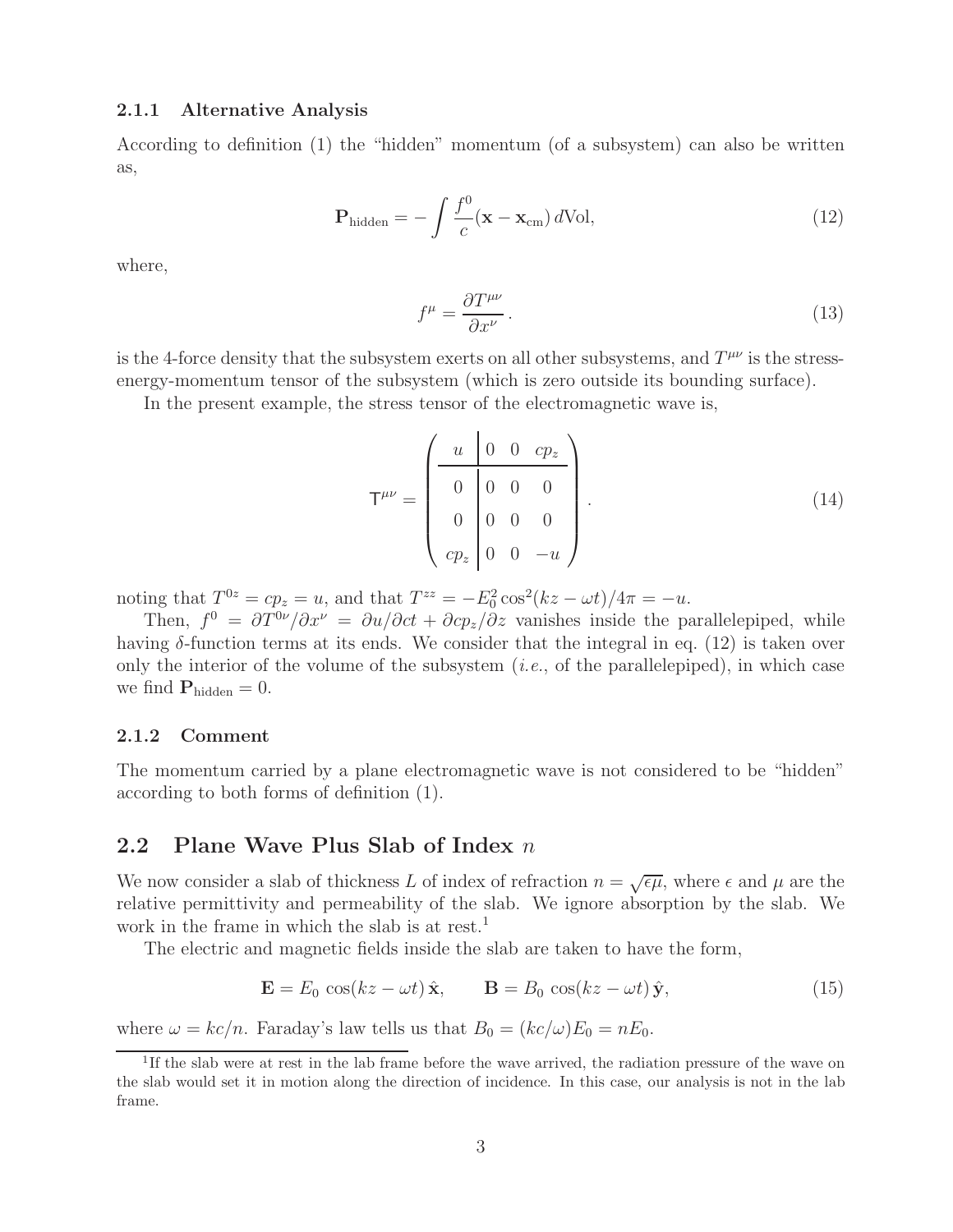We can also consider the fields  $\mathbf{D} = \mathbf{E} + 4\pi \mathbf{P} = \epsilon \mathbf{E}$ , and  $\mathbf{H} = \mathbf{B} - 4\pi \mathbf{M} = \mathbf{B}/\mu$ , where **P** and **M** are the densities of electric and magnetic dipoles in the slab.

We take the slab to have two subsystems (within the same volume), "matter" and "electromagnetic fields". The densities **P** and **M** are taken to belong to the "matter" subsystem. We consider the "electromagnetic fields" to be **E** and **B**, while the fields **D** and **H** combine aspects of both the "matter" and "electromagnetic field" subsystems.

The energy density in the electromagnetic fields is then,

$$
u_{\rm EM} = \frac{E^2 + B^2}{8\pi} = \frac{E_0^2 (1 + n^2) \cos^2(kz - \omega t)}{8\pi},\qquad(16)
$$

and the density **p** of electromagnetic-field momentum in this wave is,

$$
\mathbf{p}_{\text{EM}} = \frac{\mathbf{S}}{c^2} = \frac{\mathbf{E} \times \mathbf{B}}{4\pi c} = \frac{nE_0^2 \cos^2(kz - \omega t)}{4\pi c} \hat{\mathbf{z}} = \frac{2n}{n^2 + 1} u_{\text{EM}} \mathbf{c}.
$$
 (17)

We again take the length L to be an integral number of wavelengths.

The total effective mass of the electromagnetic field inside the slab is,

$$
M_{\text{EM}} = \langle \rho \rangle V = \frac{(n^2 + 1)E_0^2 V}{16\pi c^2},\qquad(18)
$$

and the total electromagnetic-field momentum inside the slab is,

$$
\mathbf{P}_{\text{EM}} = \langle \mathbf{p}_{\text{EM}} \rangle V = \frac{2n}{n^2 + 1} M_{\text{EM}} \mathbf{c}.
$$
 (19)

The velocity of the center of mass/energy of the electromagnetic field inside the slab depends on the energy density and not on the momentum density, so its form remains that same as eq. (9) except that the velocity **v** of the slab is zero,

$$
\mathbf{v}_{\rm cm, EM} = -\cos 2(kz_0 - \omega t) \,\mathbf{c}.\tag{20}
$$

The boundary integral in eq. (1) is, noting that the velocity  $\mathbf{v}_b$  of the boundary is zero and that  $kL = 2m\pi$ ,

$$
\oint_{\text{boundary}} (\mathbf{x} - \mathbf{x}_{\text{cm}}) \mathbf{p} \cdot d\mathbf{A} \mathbf{r} \mathbf{e} \mathbf{a}
$$
\n
$$
= A \hat{\mathbf{z}} \left[ (z_0 + L) - \left( z_0 + \frac{L}{2} + \frac{\sin 2(kz_0 - \omega t)}{2k} \right) \right] \frac{nE_0^2}{4\pi c} \cos^2[k(z_0 + L) - \omega t]
$$
\n
$$
- A \hat{\mathbf{z}} \left[ z_0 - \left( z_0 + \frac{L}{2} + \frac{\sin 2(kz_0 - \omega t)}{2k} \right) \right] \frac{nE_0^2}{4\pi c} \cos^2[kz_0 - \omega t]
$$
\n
$$
= \frac{4n}{n^2 + 1} M \cos^2(kz_0 - \omega t) \mathbf{c} = \frac{2n}{n^2 + 1} M[1 + \cos 2(kz_0 - \omega t)] \mathbf{c}.
$$
\n(21)

Then, according to the first version of definition (1), the slab has "hidden" momentum,

$$
\mathbf{P}_{\text{hidden,EM}} = \mathbf{P}_{\text{EM}} - M_{\text{EM}} \mathbf{v}_{\text{cm,em}} - \oint_{\text{boundary}} (\mathbf{x} - \mathbf{x}_{\text{cm}}) \mathbf{p} \cdot d\mathbf{Area}
$$
(22)

$$
= \frac{2n}{n^2+1} M_{\text{EM}} \mathbf{c} + M_{\text{EM}} \cos^2(kz_0 - \omega t) \mathbf{c} - \frac{2n}{n^2+1} M_{\text{EM}} [1 + \cos 2(kz_0 - \omega t)] \mathbf{c}
$$
  
= 
$$
\frac{(n-1)^2}{n^2+1} M_{\text{EM}} \cos 2(kz_0 - \omega t) \mathbf{c}.
$$